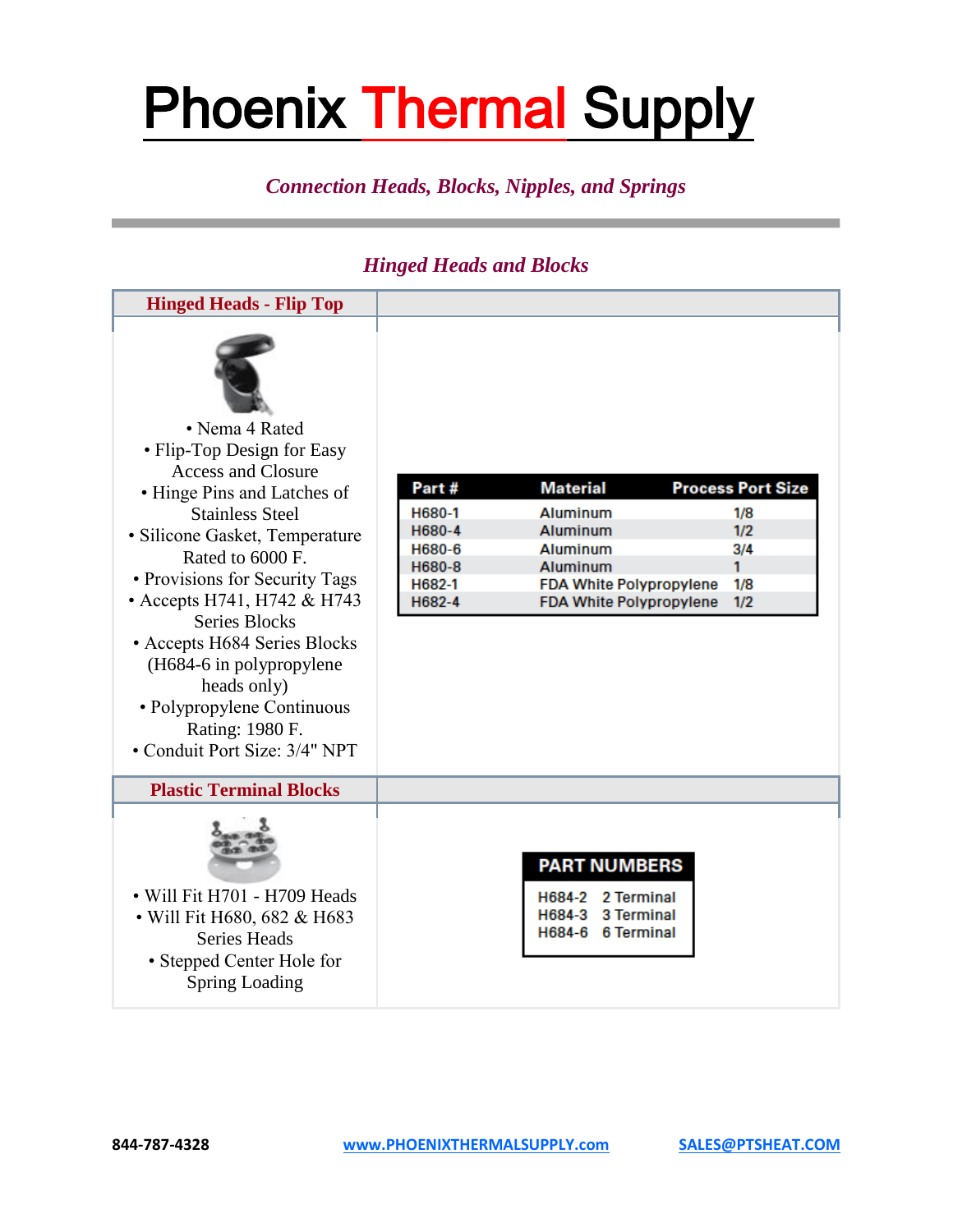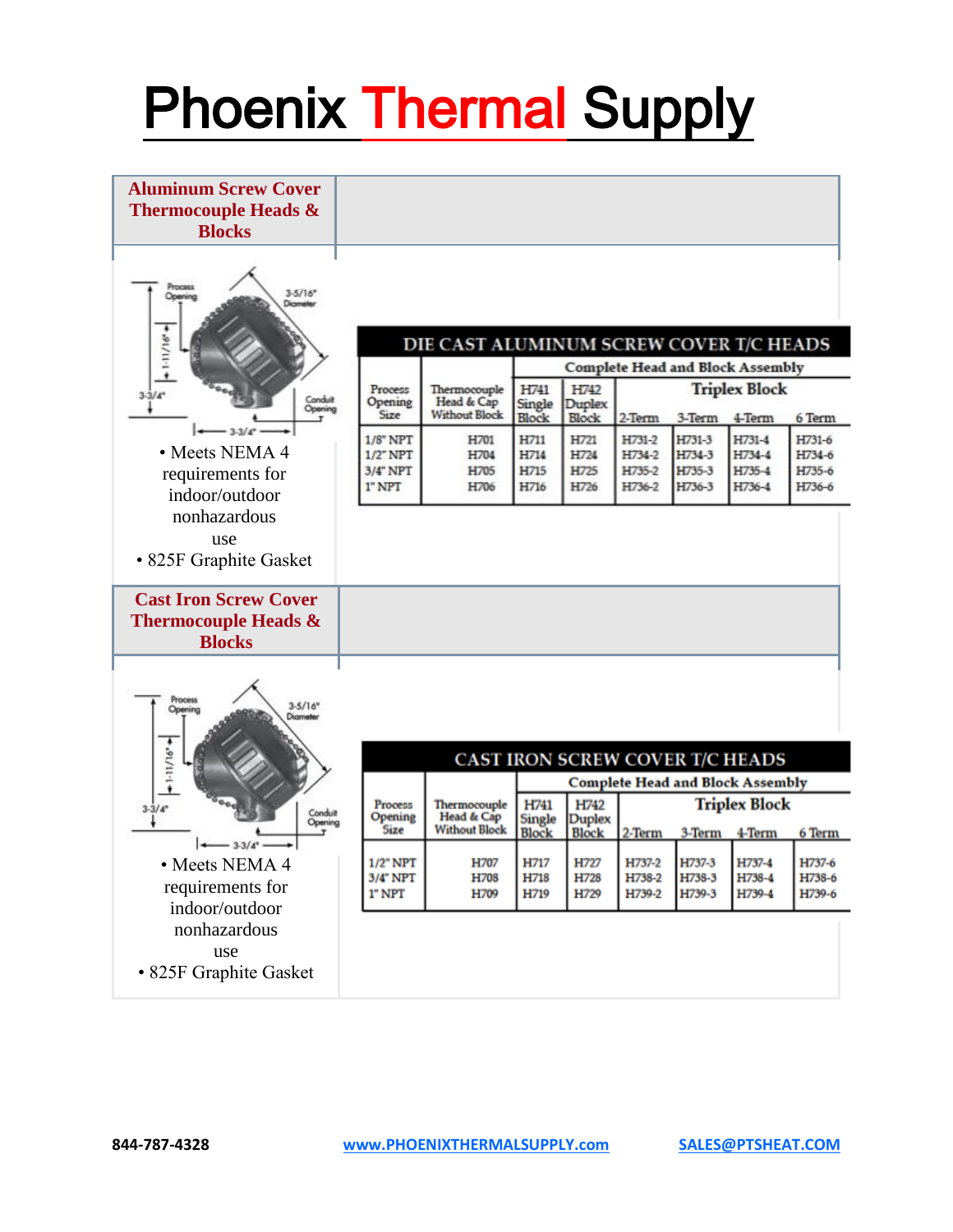

#### *Terminal Blocks*

| 11/16" Thick Single Block Brass<br><b>Terminals</b> |                                                                   |
|-----------------------------------------------------|-------------------------------------------------------------------|
| $1 - 7/16$ *                                        | <b>PART NUMBERS</b><br>H741<br>H695 Single Block, Brass Terminals |
| 1-5/32" Thick DuplexBlock Brass<br><b>Terminals</b> |                                                                   |
|                                                     | <b>PART NUMBER</b><br>H742                                        |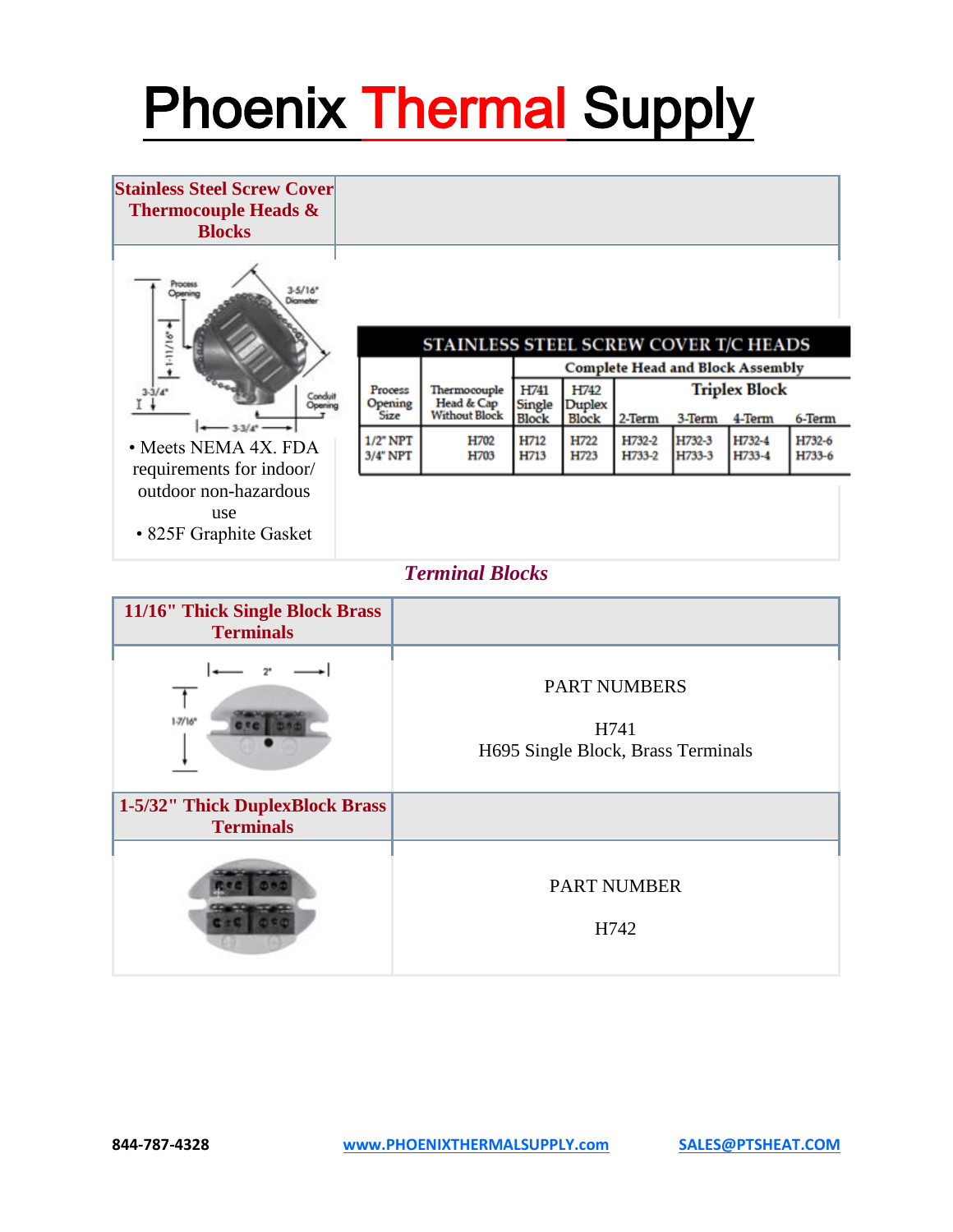| <b>TRIPLEX BLOCK</b><br><b>BRASS TERMINAL</b><br><b>Terminal Positions</b><br><b>Part Numbers</b><br><b>As Supplied</b><br>H743-2<br>H743-3 |  |
|---------------------------------------------------------------------------------------------------------------------------------------------|--|
|                                                                                                                                             |  |
|                                                                                                                                             |  |
| H743-4<br>$\circledR$<br>H743-6<br>ALL                                                                                                      |  |
| <b>TRIPLEX BLOCK</b><br><b>S/S TERMINAL</b><br>◉<br>◉                                                                                       |  |
| ⊛<br><b>Part Numbers</b><br><b>Terminal Positions</b><br><b>As Supplied</b>                                                                 |  |
| H743-2-SS<br>H743-3-SS<br>6<br><b>H743-4-SS</b><br>H743-6-SS<br>ALL                                                                         |  |

*Nylon Heads & Hinged Aluminum Heads and Blocks (Din Standard)*

| Nylon Head $-1/2$ " x $1/2$ " NPT                    |                            |
|------------------------------------------------------|----------------------------|
| Note:<br><b>UL</b> Rated                             | <b>PART NUMBER</b><br>H770 |
| <b>Aluminum Hinged Head</b><br>$1/2$ " x $1/2$ " NPT |                            |
|                                                      | <b>PART NUMBER</b><br>H771 |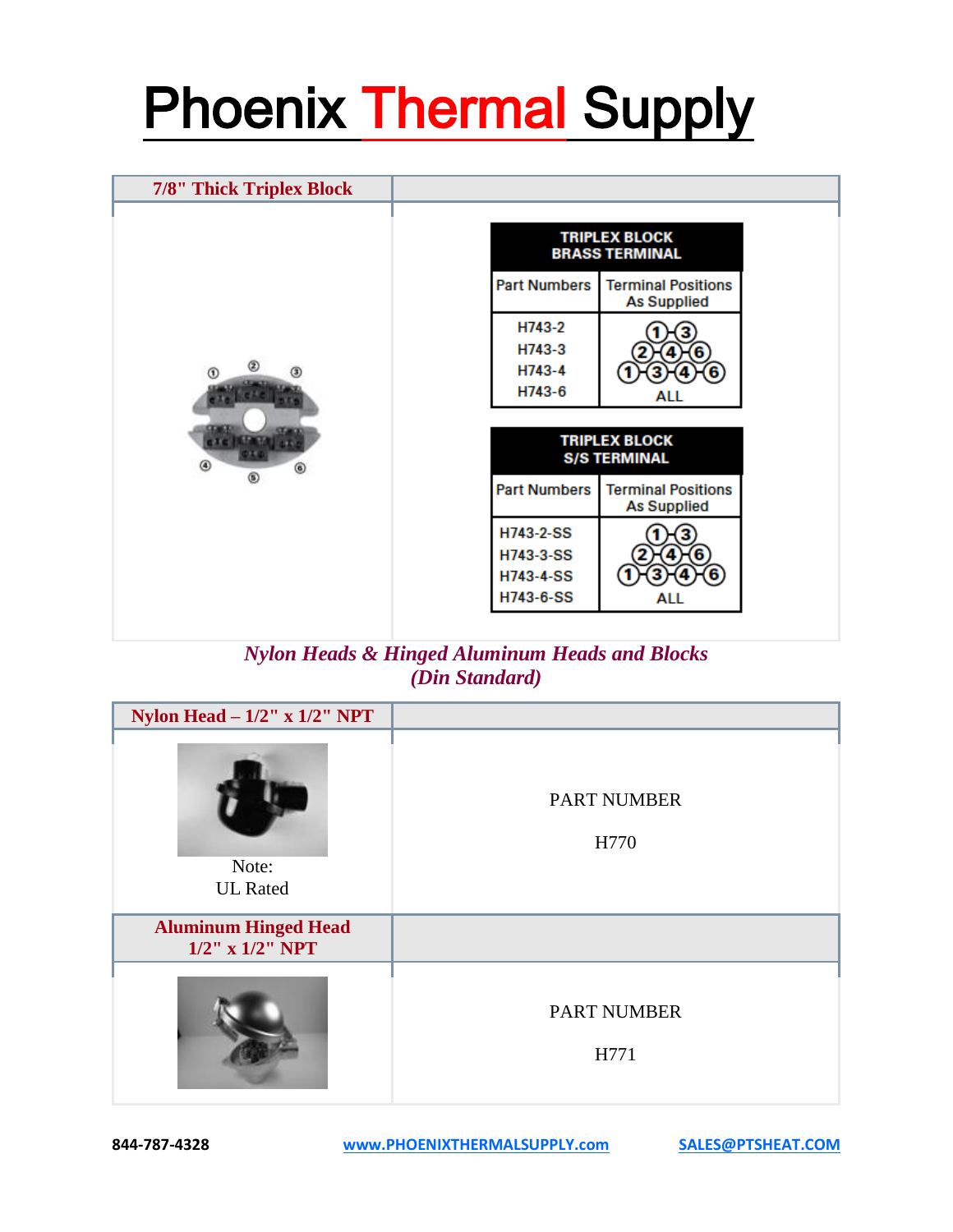#### *Terminal Blocks*

| <b>Ceramic Standard Terminal</b><br><b>Blocks</b>             |                                                                                          |
|---------------------------------------------------------------|------------------------------------------------------------------------------------------|
| No Base Plate                                                 | <b>PART NUMBERS</b><br>H772-2 2 Terminal<br>H772-3 3 Terminal<br>H772-4 4 Terminal       |
| <b>Ceramic Terminal Blocks w/</b><br><b>Solder Hooks</b>      |                                                                                          |
| No Base Plate (Loose Base Plate<br>Available - Inquire)       | <b>PART NUMBERS</b><br>H773-2-N 2 Terminal<br>H773-4-N 4 Terminal<br>H773-6-N 6 Terminal |
| <b>Spring Mount Terminal Blocks w/</b><br><b>Solder Hooks</b> |                                                                                          |
| <b>Steel Base Plate</b><br><b>Spring Mount</b>                | <b>PART NUMBERS</b><br>H774-2 2 Terminal<br>H774-4 4 Terminal<br>H774-6 6 Terminal       |

*Heads and Covers*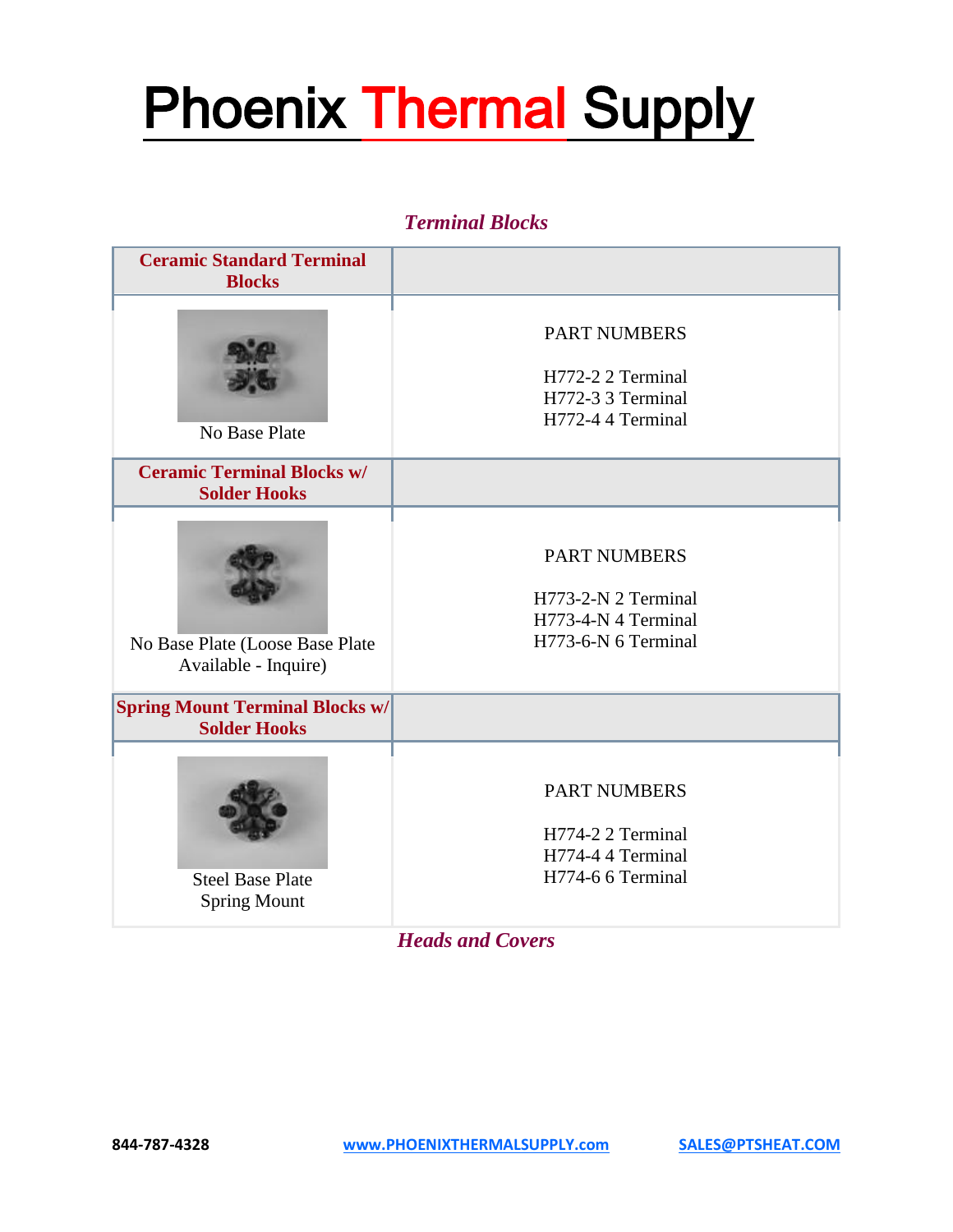### **Miniature Nickel-Plated Steel Heads**



- 2, 3, or 4 Terminal • "O" Ring Moisture Seal (Remove for Free Fit if Desired) • Neoprene Cap Grommet Standard • 1/4" NPT Process Opening – Standard •  $1/8$ " NPT Process Opening – Optional (add-1 to P/N) • 5/16" Compression Fitting in Cover
- 
- Optional (Add "- C" to Part Number)

#### PART NUMBERS

H791 2 Terminal 1/4" NPT Miniature Head H791-1 2 Terminal 1/8" NPT Miniature Head H792 3 Terminal 1/4" NPT Miniature Head H792-1 3 Terminal 1/8" NPT Miniature Head H793 4 Terminal 1/4" NPT Miniature Head H793-1 4 Terminal 1/8" NPT Miniature Head





### PART NUMBERS

H785-U-2 Single Circuit 1/8" Sheath H785-U-4 Single Circuit 1/4" Sheath

**Miniature Die Cast Aluminum Screw Cover**



• Miniature Head • Burnished Die Cast Aluminum • 2 Terminal Block, or 4 Terminal Block

• 1/2 NPT Process, 1/2 NPT Conduit • Includes Compression

#### PART NUMBERS

H775-1 Head w/ 2 Terminal Block H775-2 Head w/ 4 Terminal Block H776-1 2 Terminal Block only H776-2 4 Terminal Block only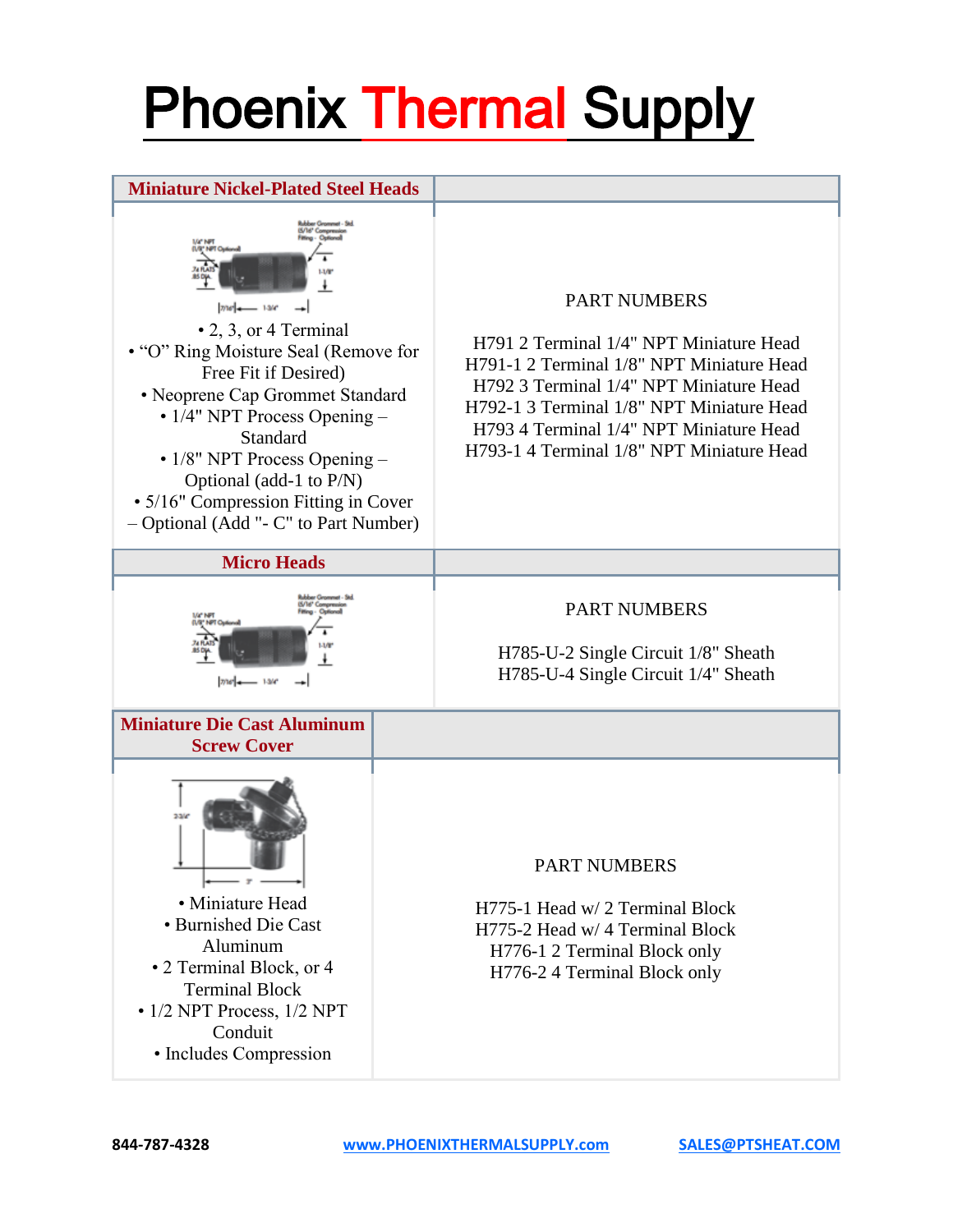| <b>Miniature Die Cast Aluminum</b><br><b>Screw Cover</b> |                                                                                                                                                                                                                                                                                                                                                                                                                                                                                                                                                                                                                                                                                                                                                                                     |                                          |                |                   |  |
|----------------------------------------------------------|-------------------------------------------------------------------------------------------------------------------------------------------------------------------------------------------------------------------------------------------------------------------------------------------------------------------------------------------------------------------------------------------------------------------------------------------------------------------------------------------------------------------------------------------------------------------------------------------------------------------------------------------------------------------------------------------------------------------------------------------------------------------------------------|------------------------------------------|----------------|-------------------|--|
| <b>Fitting Adaptor</b><br>• Includes Rubber Ferrule      |                                                                                                                                                                                                                                                                                                                                                                                                                                                                                                                                                                                                                                                                                                                                                                                     |                                          |                |                   |  |
| <b>Thermoplastic Screw Cover</b><br><b>Heads</b>         |                                                                                                                                                                                                                                                                                                                                                                                                                                                                                                                                                                                                                                                                                                                                                                                     |                                          |                |                   |  |
|                                                          | The H781-3 and H781-6 heads are molded from white<br>unpigmented polypropylene. Both heads meet NEMA 4X<br>requirements for indoor or outdoor non-hazardous use to<br>provide protection against dust, rain, splashing water and<br>hose directed water. Although these thermoplastics are<br>attacked by strong acids, they provide good resistance to<br>most acid solutions, alkalines and salt water. They provide<br>good weathering resistance to sunlight. The white<br>polypropylene head is FDA compliant for use in sanitary<br>applications. These heads, and the Bunan O-Ring, have a<br>continuous use temperature rating of 2500 F. The cover is<br>chained to the body with stainless steel chain and pins. All<br>heads have 1/2" NPT process openings and 3/4" NPT | conduit openings.<br><b>PART NUMBERS</b> |                |                   |  |
|                                                          | <b>White-FDA Approved</b>                                                                                                                                                                                                                                                                                                                                                                                                                                                                                                                                                                                                                                                                                                                                                           | 3 Terminal                               |                | <b>6 Terminal</b> |  |
|                                                          | Polypropylene                                                                                                                                                                                                                                                                                                                                                                                                                                                                                                                                                                                                                                                                                                                                                                       | H781-3                                   |                | H781-6            |  |
|                                                          | <b>Spring Load Strap</b>                                                                                                                                                                                                                                                                                                                                                                                                                                                                                                                                                                                                                                                                                                                                                            |                                          | H780/781-S     |                   |  |
| <b>Miniature Plastic Heads</b>                           |                                                                                                                                                                                                                                                                                                                                                                                                                                                                                                                                                                                                                                                                                                                                                                                     |                                          |                |                   |  |
|                                                          |                                                                                                                                                                                                                                                                                                                                                                                                                                                                                                                                                                                                                                                                                                                                                                                     |                                          |                |                   |  |
| $-218°$<br>ody & Cop .                                   |                                                                                                                                                                                                                                                                                                                                                                                                                                                                                                                                                                                                                                                                                                                                                                                     | <b>PART NUMBERS</b>                      |                |                   |  |
|                                                          | <b>Probe Port Thread</b><br>$1/4$ NPT                                                                                                                                                                                                                                                                                                                                                                                                                                                                                                                                                                                                                                                                                                                                               |                                          |                | 3/8" NPT          |  |
| <b>UG NRT</b>                                            | Nylon Head - 350° F                                                                                                                                                                                                                                                                                                                                                                                                                                                                                                                                                                                                                                                                                                                                                                 |                                          | H782           | H783              |  |
| Use HBPC series Braze Plugs,                             | <b>Glass Filled Thermoset</b><br>Head $-800^\circ$ F                                                                                                                                                                                                                                                                                                                                                                                                                                                                                                                                                                                                                                                                                                                                |                                          | <b>H782-HT</b> |                   |  |
| <b>HCB</b> Series Brass Compression                      | Wire Grip for .125 - .375 Cord                                                                                                                                                                                                                                                                                                                                                                                                                                                                                                                                                                                                                                                                                                                                                      |                                          | H784           |                   |  |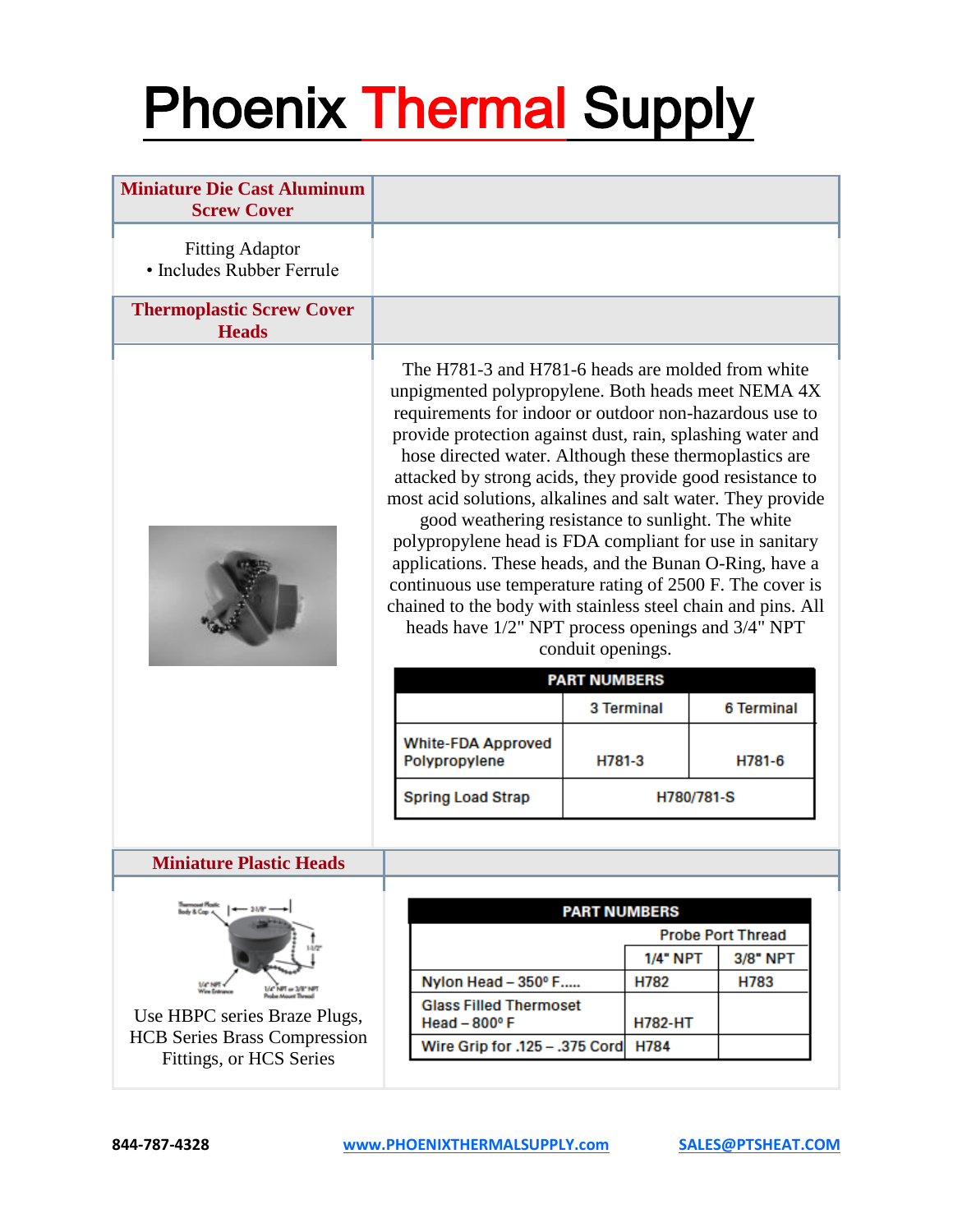| <b>Miniature Plastic Heads</b>                                      |  |
|---------------------------------------------------------------------|--|
| <b>Stainless Compression Fitting</b><br>for connection to TC Probe. |  |

### *Nipples and Springs*

| <b>Spring-Loaded Nipples: 316</b><br><b>Stainless Steel - 1/2 x 1/2 NPT</b> |                                                   |                    |       |  |
|-----------------------------------------------------------------------------|---------------------------------------------------|--------------------|-------|--|
|                                                                             | <b>PART NUMBERS</b><br><b>For Sheath Diameter</b> |                    |       |  |
|                                                                             | H752-2                                            | Nipple & Spring    | 1/8"  |  |
|                                                                             | $H752-2-S$                                        | <b>Spring Only</b> | 1/8"  |  |
|                                                                             | H752-3                                            | Nipple & Spring    | 3/16" |  |
| NOTE:                                                                       | $H752-3-S$                                        | <b>Spring Only</b> | 3/16" |  |
|                                                                             | H752-4                                            | Nipple & Spring    | 1/4"  |  |
| Inconel or 17-7PH Spring                                                    | $H752 - 4-S$                                      | <b>Spring Only</b> | 1/4"  |  |
| (Included)                                                                  |                                                   |                    |       |  |
| <b>Weld/Braze Nipples</b>                                                   |                                                   |                    |       |  |